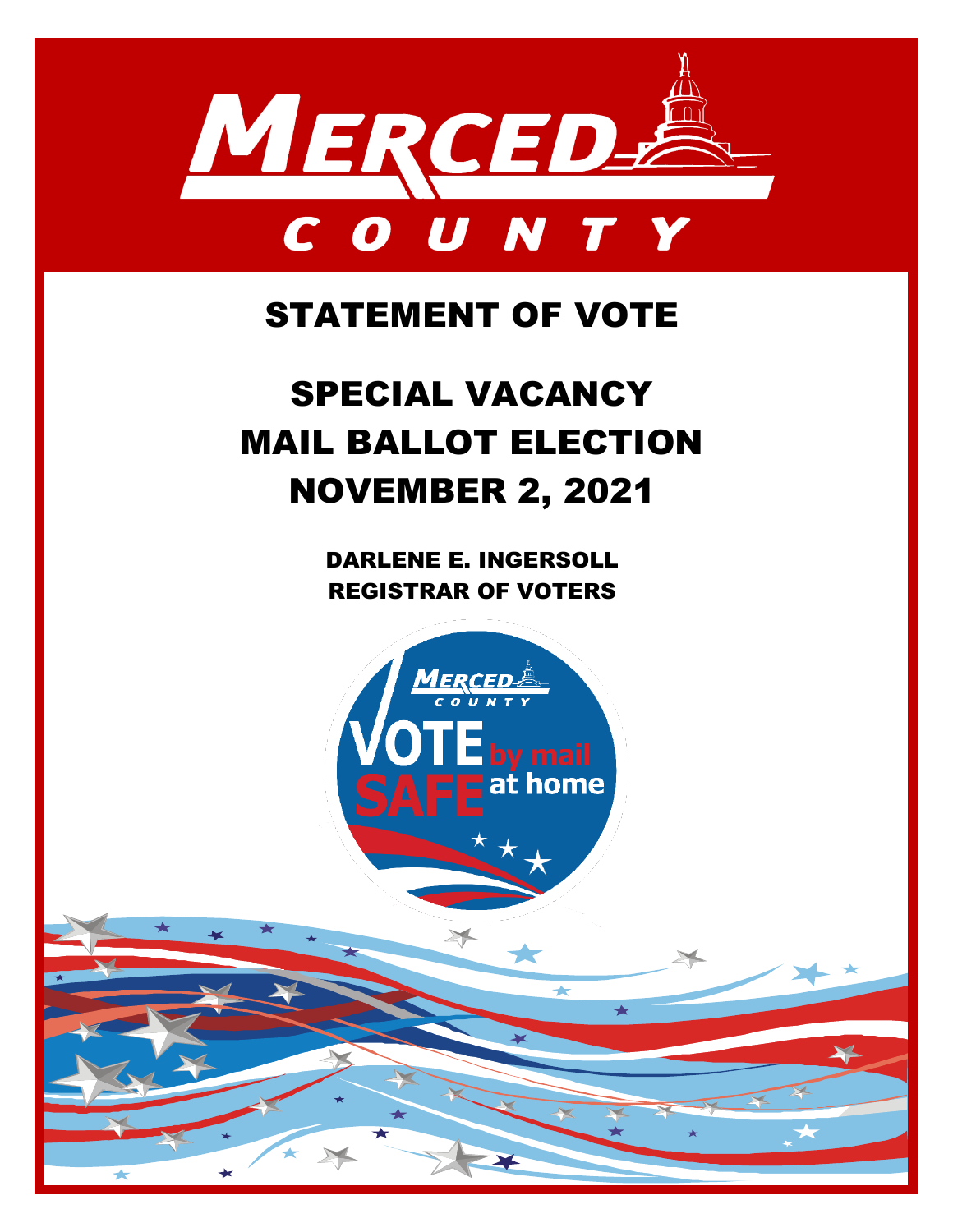## **HELP AMERICA VOTE ACT OF 2002 CERTIFICATION OF ELECTIONS OFFICIAL**

STATE OF CALIFORNIA COUNTY OF MERCED SS.

Pursuant to the statewide voter registration list requirements set forth in the Help America Vote Act of 2002 (HAVA) 52 U.S.C § 21083),

I, Darlene E. Ingersoll, Registrar of Voters for the County of Merced, State of California, hereby certify that I complied with all provisions of Chapter 2 of Division 7 of Title 2 of the California Code of Regulations for the Federal election held on the 2<sup>nd</sup> day of November 2021, in the County of Merced, State of California, and all elections consolidated therewith.

I hereby set my hand and official seal this 5<sup>th</sup> day of November, 2021 at the **County of Merced.** 

arlene E. In

**Registrar of Voters County of Merced State of California** 

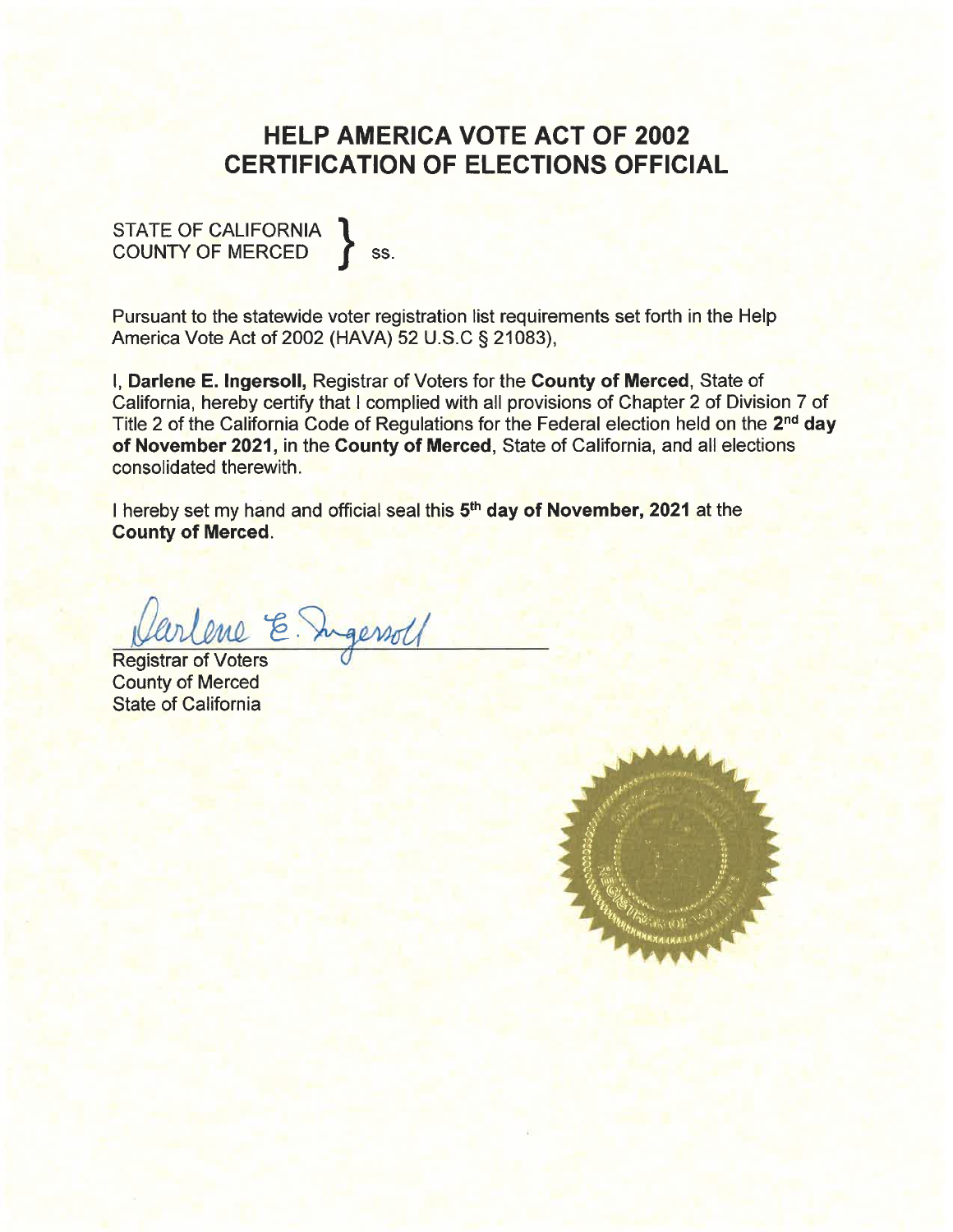### **CERTIFICATION OF REGISTRAR OF VOTERS** OF THE RESULTS OF THE CANVASS OF THE NOVEMBER 2, 2021 **SPECIAL VACANCY MAIL BALLOT ELECTION**

I, Darlene E. Ingersoll, Registrar of Voters of County of Merced, do hereby certify that, in pursuance to the provisions of Elections Code Section 15300, et seq., I did canvass the results of the votes cast in the Special Vacancy Mail Ballot Election held in said County on November 2, 2021 and that the Statement of Votes Cast, to which this certificate is attached, is full, true and correct.

I hereby set my hand and official seal this 5th day of November, 2021 at the **County of Merced.** 

Varlene E. Ingeroll

**Registrar of Voters County of Merced State of California** 

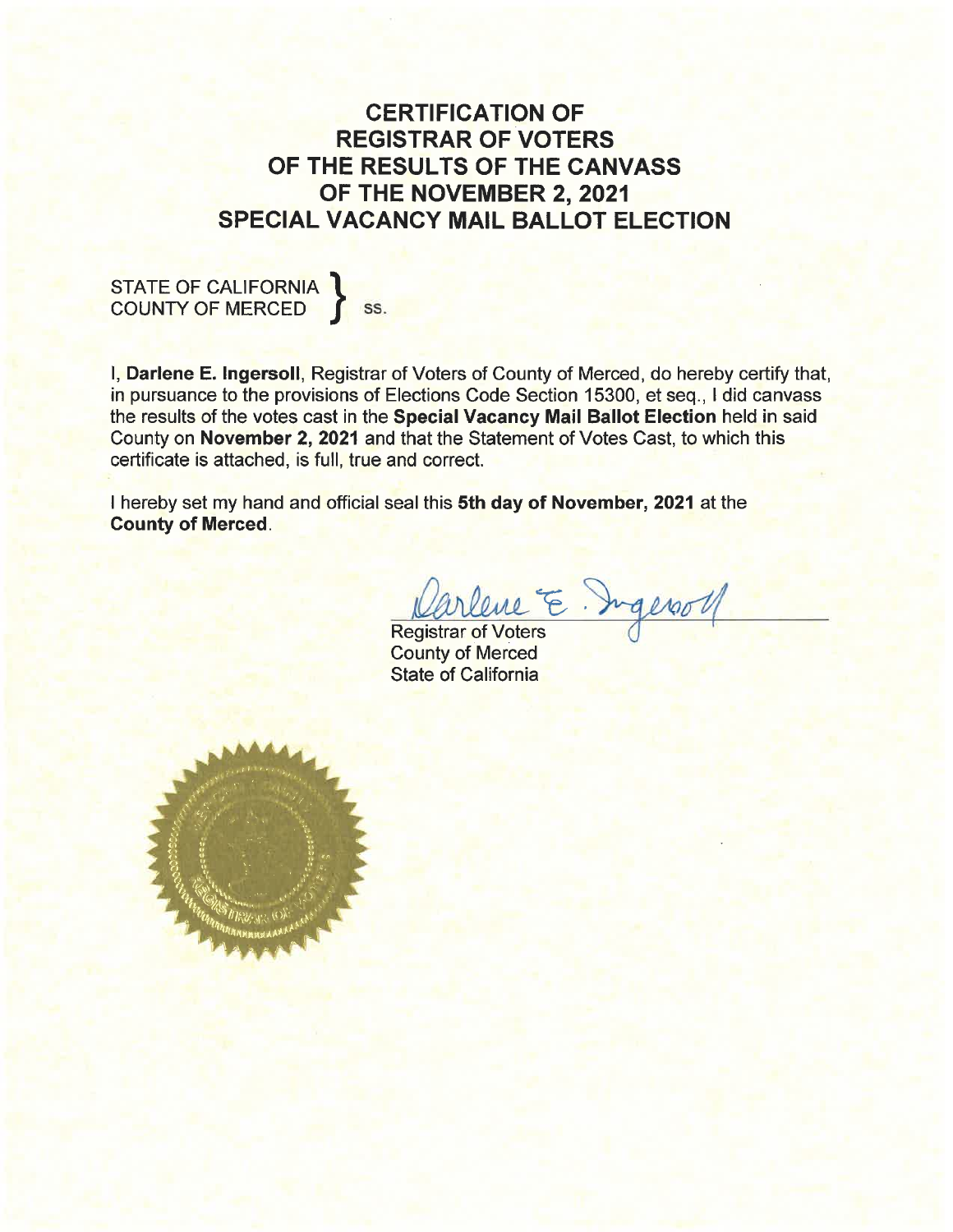## TABLE OF CONTENTS

| <b>Office Type</b>         | <b>Contests</b>                                    | -au. |
|----------------------------|----------------------------------------------------|------|
| <b>Statistics</b>          | I urnout Information<br>Registration and           |      |
| School<br><b>Districts</b> | Unified<br>l School District.<br>Area<br>Los Banos |      |

Attachments will follow page 2 of the Statement of Vote:

- 1% Manual Tally Report
- List of Drop Boxes
- Regular Precinct to Voting Precinct Cross Reference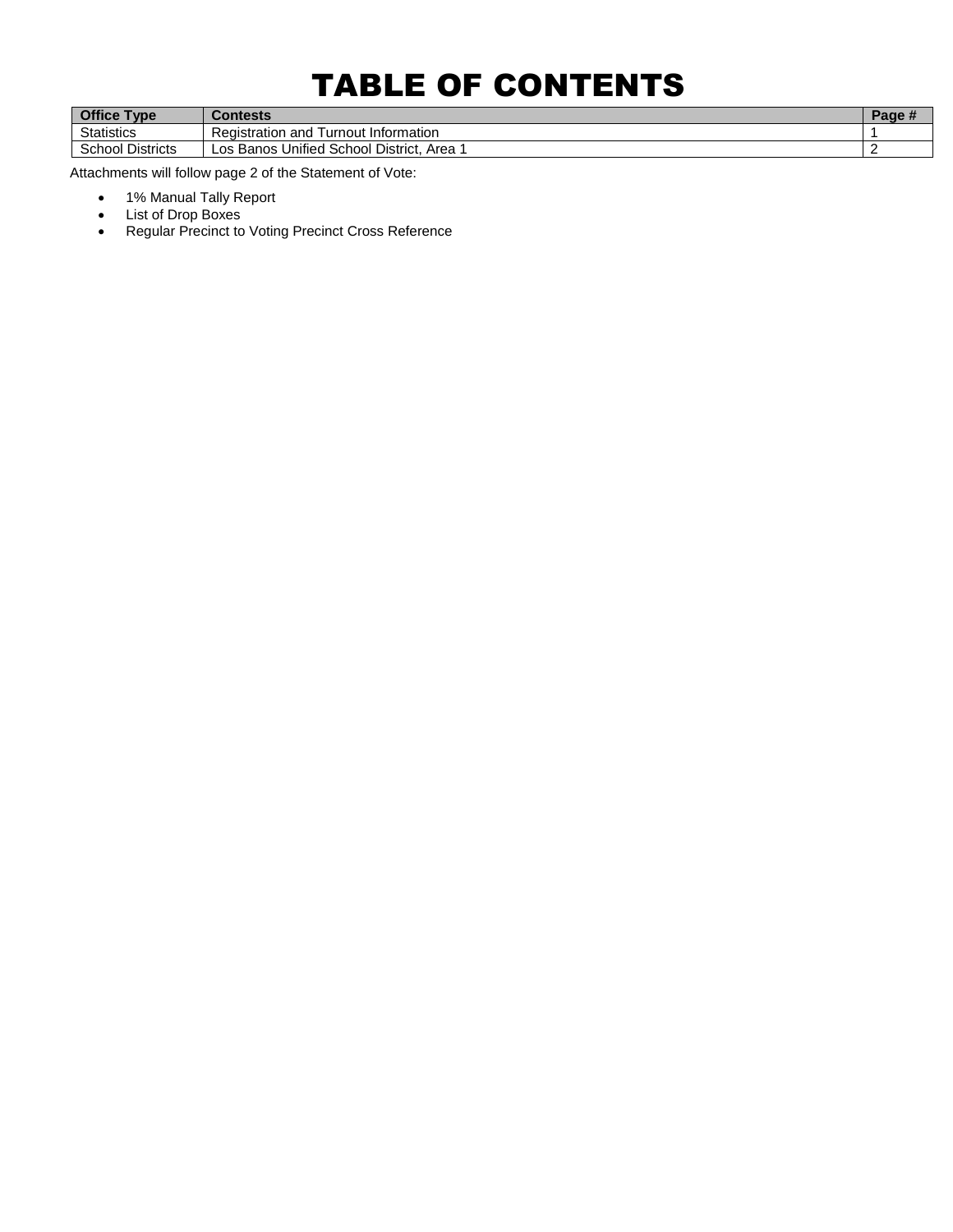|                    |                                          | <b>STATISTICS</b>              |                     |                       |  |  |  |
|--------------------|------------------------------------------|--------------------------------|---------------------|-----------------------|--|--|--|
|                    | <b>Oters</b><br>Regi<br>s<br>ered<br>ete | ᄄ<br>نة<br>ھ<br>$\overline{9}$ | Ba<br>Cast<br>Blank | oter<br>unomi<br>ete. |  |  |  |
| 518 LOS BANOS#9    | -707                                     | 236                            |                     | 13.83%                |  |  |  |
| 523 LOS BANOS #14  | 1.135                                    | 130                            |                     | 11 45%                |  |  |  |
| 533 MILLER #2      | ū                                        |                                |                     |                       |  |  |  |
| 535 MONROE #1      | 497                                      | 68                             |                     | 13.68%                |  |  |  |
| 539 MONROE #5      |                                          |                                |                     |                       |  |  |  |
| 540 MONROE #6      |                                          |                                |                     |                       |  |  |  |
| 545 SANTA NELLA #4 | ۱9                                       |                                |                     | 5.26%                 |  |  |  |
| <b>Totals</b>      | 3,378                                    | 436                            |                     |                       |  |  |  |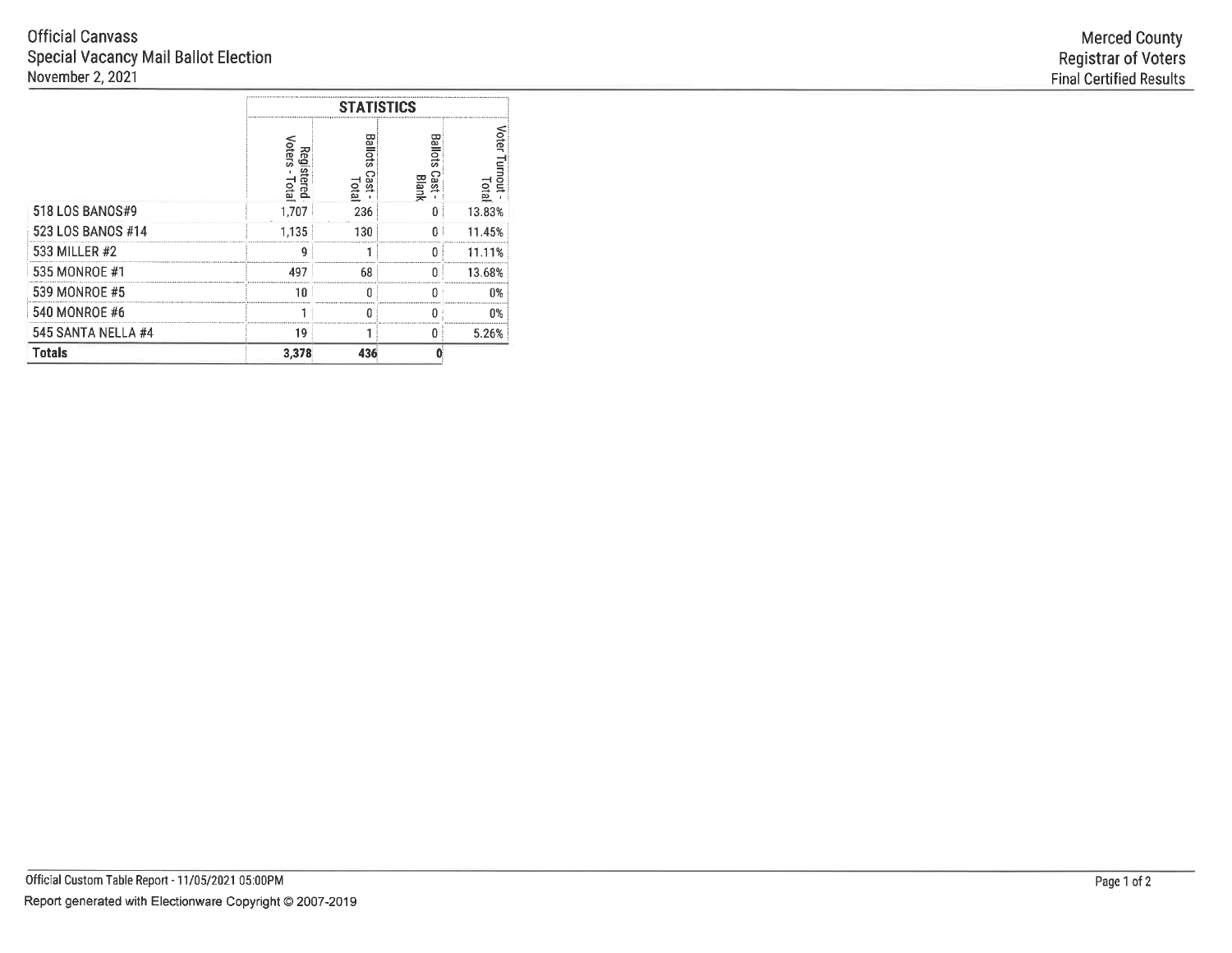## **Official Canvass** Special Vacancy Mail Ballot Election<br>November 2, 2021

|                    |                  |                     |                    | <b>Los Banos Unified School District Area 1</b> |           |            |                |
|--------------------|------------------|---------------------|--------------------|-------------------------------------------------|-----------|------------|----------------|
|                    |                  |                     |                    | VOTE FOR 1                                      |           |            |                |
|                    | <b>GENE</b><br>冨 | Šλ<br><b>FABIAN</b> | Write-in<br>Totals | e<br>Bi<br>Votes<br>Se;                         | Overvotes | Jndervotes | Contest<br>Edg |
| 518 LOS BANOS#9    | 113              | 122                 | ٩                  | 236                                             | n i       | 0          | 236            |
| 523 LOS BANOS #14  | 51               | 78                  |                    | 130                                             | 0:        | 0          | 130            |
| 533 MILLER #2      |                  |                     | n                  |                                                 |           | Û          |                |
| 535 MONROE #1      | 60               | 8                   | $\Omega$           | 68                                              |           |            | 68             |
| 539 MONROE #5      | n                |                     | $\theta$           |                                                 |           |            |                |
| 540 MONROE #6      | n                |                     | n                  |                                                 |           |            |                |
| 545 SANTA NELLA #4 | n                |                     |                    |                                                 | n         |            |                |
| <b>Totals</b>      | 225              | 208                 | 3                  | 436                                             | 0         | 0          | 436            |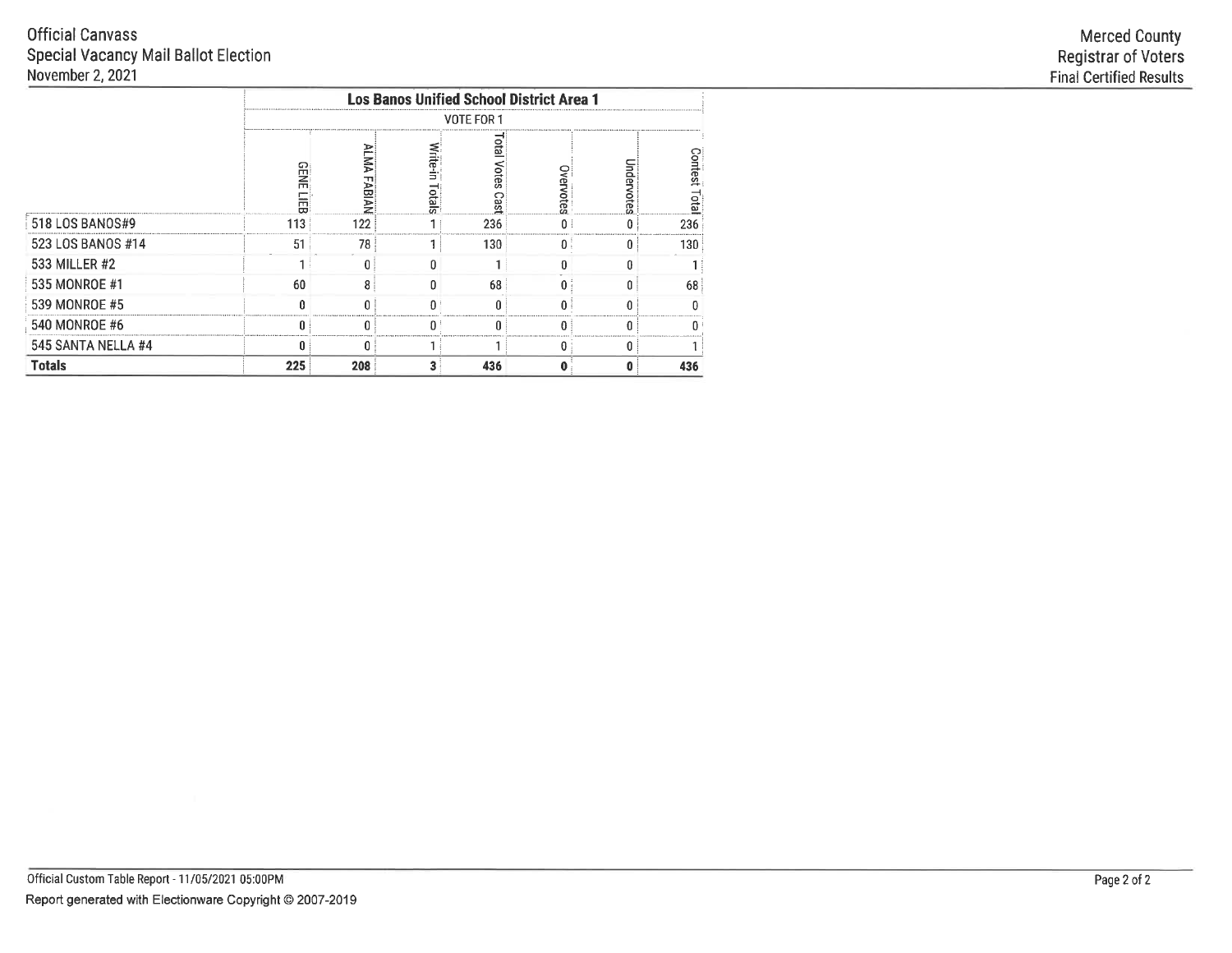#### **1% Manual Tally Report – November 2, 2021 – Special Vacancy Mail Ballot Election**

Pursuant to Elections Code 15360, Merced County Elections Department conducted a 1% manual tally of precinct results for the **November 2, 2021 Special Vacancy Mail Ballot Election**. Notice of the drawing of batches was given by press release and posted in the office lobby and on our website one week prior to the date of the random selection.

The random selection of batches was conducted in the Elections Warehouse lobby on **Wednesday, November 3, 2021 at 8:30 am**. Slips of paper containing batch numbers were drawn from a container to select the batches to be fully tallied (1).

| Tabulation Batch     | <b>Outcome for fully tallied</b>  |
|----------------------|-----------------------------------|
| VBM Ballots<br>F0001 | ∩ first tally.<br>Balanced<br>on. |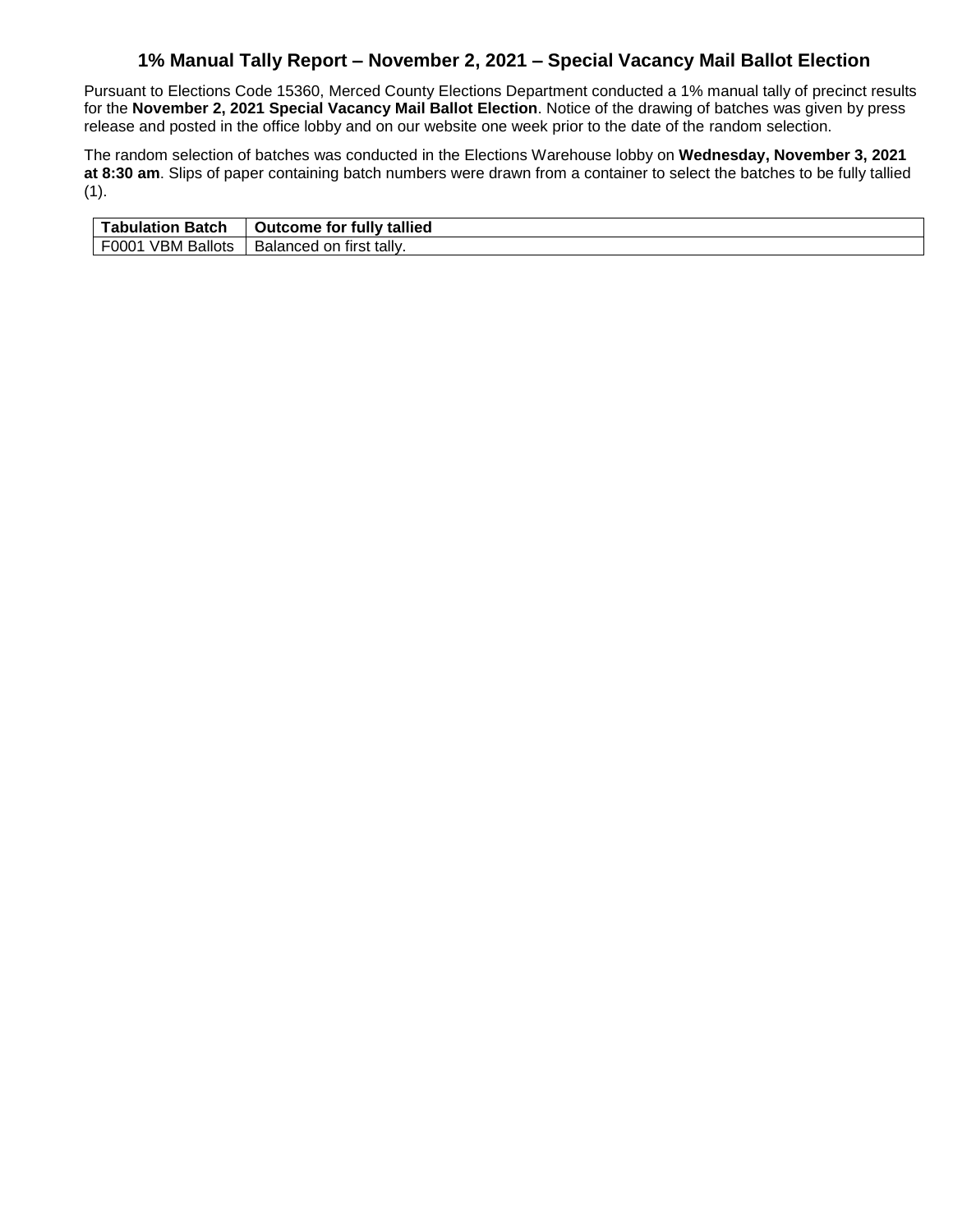

## **Vote by Mail drop-off locations** *Lugares de entrega de Voto por Correo*

You may drop-off your Vote by Mail ballot to any of the following locations prior to Election Day **during regular business hours:**

*Usted puede dejar su boleta de Voto por Correo en cualquiera de las siguientes ubicaciones antes de el día de la elección durante las horas de negocio:*

City of Los Banos 520 J Street Los Banos, CA 93635

\*Dates of availability are from 10/04/2021 – 11/02/2021 *\*Fechas de disponibilidad son de 10/04/2021 – 11/02/2021*

#### **24-hour access drop boxes:** *Buzónes de boletas accesibles las 24 horas:*

Merced County Administration Building 2222 M Street Merced, CA 95340